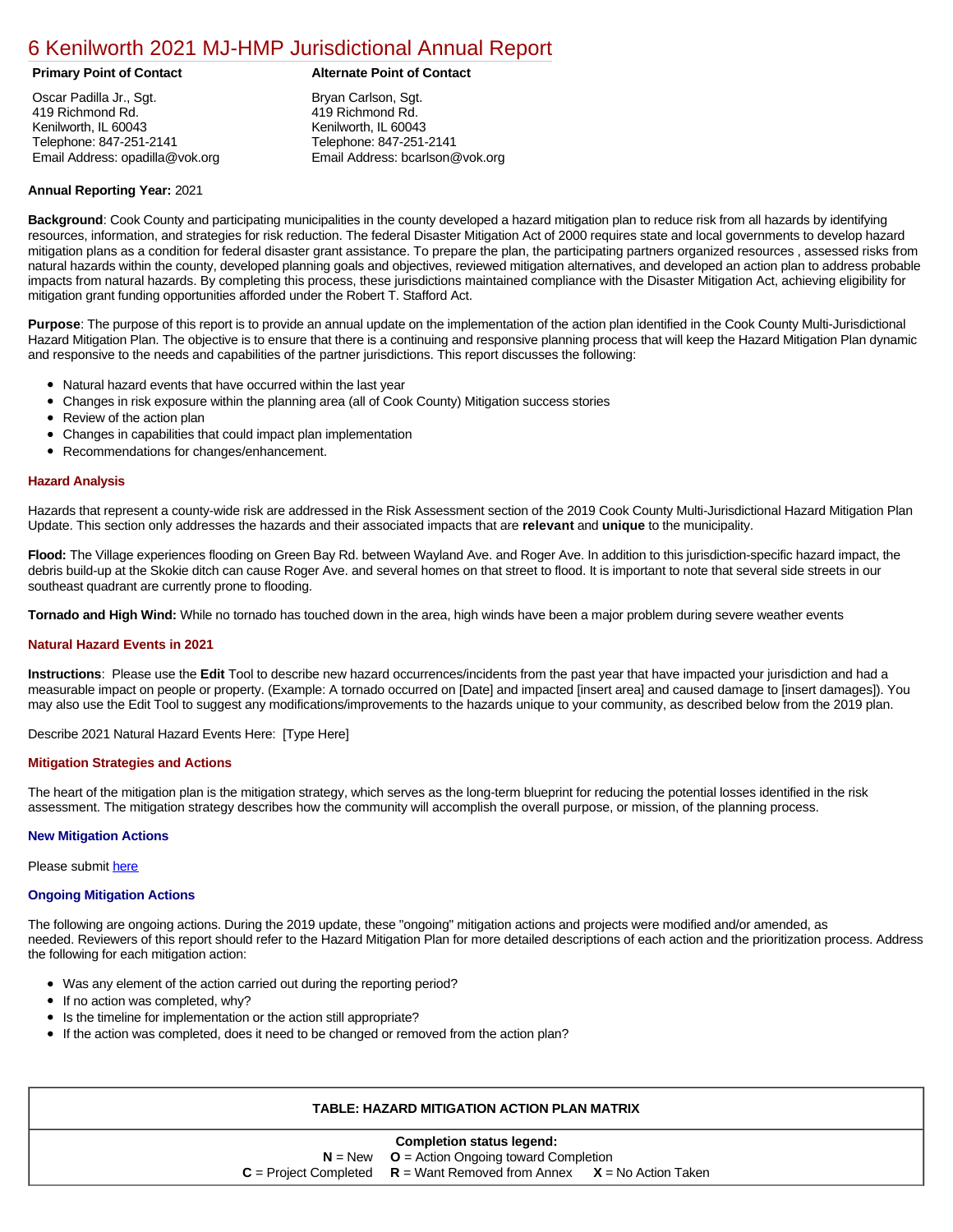| 2021 Status                                                                                                                                                                                                                                                                                                                                                                        | 2020 Status | 2019 Status                                                | <b>Hazards</b><br><b>Mitigated</b> | <b>Objectives</b><br>Met                                                         | Lead<br><b>Agencies</b>                                                                                                                     | <b>Estimated</b><br>Cost | Sources of<br><b>Funding</b>                                       | <b>Timeline/Projected</b><br><b>Completion Date</b><br>(a)                                                                                   |  |  |
|------------------------------------------------------------------------------------------------------------------------------------------------------------------------------------------------------------------------------------------------------------------------------------------------------------------------------------------------------------------------------------|-------------|------------------------------------------------------------|------------------------------------|----------------------------------------------------------------------------------|---------------------------------------------------------------------------------------------------------------------------------------------|--------------------------|--------------------------------------------------------------------|----------------------------------------------------------------------------------------------------------------------------------------------|--|--|
| Action K1.1—Where appropriate, support retrofitting, purchase, or relocation of structures in hazard-prone areas to prevent future structure damage. Give<br>priority to properties with exposure to repetitive losses.                                                                                                                                                            |             |                                                            |                                    |                                                                                  |                                                                                                                                             |                          |                                                                    |                                                                                                                                              |  |  |
| <b>Status Description:</b>                                                                                                                                                                                                                                                                                                                                                         |             |                                                            |                                    |                                                                                  |                                                                                                                                             |                          |                                                                    |                                                                                                                                              |  |  |
| $\circ$                                                                                                                                                                                                                                                                                                                                                                            |             | Ongoing                                                    | ΑIΙ                                | 7, 13                                                                            | Village of<br>Kenilworth                                                                                                                    | High                     | <b>FEMA Hazard</b><br>Mitigation<br>Grants                         | Long-term<br>(depending on<br>funding)                                                                                                       |  |  |
| Action K1.2-Continue to support the countywide actions identified in this plan.                                                                                                                                                                                                                                                                                                    |             |                                                            |                                    |                                                                                  |                                                                                                                                             |                          |                                                                    |                                                                                                                                              |  |  |
| <b>Status Description:</b>                                                                                                                                                                                                                                                                                                                                                         |             |                                                            |                                    |                                                                                  |                                                                                                                                             |                          |                                                                    |                                                                                                                                              |  |  |
| O                                                                                                                                                                                                                                                                                                                                                                                  |             | Ongoing                                                    | All                                | Αll                                                                              | Village of<br>Kenilworth                                                                                                                    | Low                      | <b>General Fund</b>                                                | Short- and long-term                                                                                                                         |  |  |
| Action K1.3—Actively participate in the plan maintenance strategy identified in this plan.                                                                                                                                                                                                                                                                                         |             |                                                            |                                    |                                                                                  |                                                                                                                                             |                          |                                                                    |                                                                                                                                              |  |  |
| <b>Status Description:</b>                                                                                                                                                                                                                                                                                                                                                         |             |                                                            |                                    |                                                                                  |                                                                                                                                             |                          |                                                                    |                                                                                                                                              |  |  |
| $\circ$                                                                                                                                                                                                                                                                                                                                                                            |             | Ongoing                                                    | All                                | 3, 4, 6                                                                          | <b>DHSEM Village</b><br>of Kenilworth                                                                                                       | Low                      | <b>General Fund</b>                                                | Short-term                                                                                                                                   |  |  |
| Action K1.4—Consider participation in incentive-based programs such as the Community Rating System, Tree City, and StormReady.                                                                                                                                                                                                                                                     |             |                                                            |                                    |                                                                                  |                                                                                                                                             |                          |                                                                    |                                                                                                                                              |  |  |
| <b>Status Description:</b>                                                                                                                                                                                                                                                                                                                                                         |             |                                                            |                                    |                                                                                  |                                                                                                                                             |                          |                                                                    |                                                                                                                                              |  |  |
| $\circ$                                                                                                                                                                                                                                                                                                                                                                            |             | Ongoing                                                    | All                                | 3, 4, 5, 6, 7, 9,<br>10, 11, 13                                                  | Village of<br>Kenilworth                                                                                                                    | Low                      | <b>General Fund</b>                                                | Long-term                                                                                                                                    |  |  |
| Action K1.5-Maintain good standing under the National Flood Insurance Program by implementing programs that meet or exceed the minimum NFIP<br>requirements. Such programs include enforcing an adopted flood damage prevention ordinance, participating in floodplain mapping updates, and providing<br>public assistance and information on floodplain requirements and impacts. |             |                                                            |                                    |                                                                                  |                                                                                                                                             |                          |                                                                    |                                                                                                                                              |  |  |
| <b>Status Description:</b>                                                                                                                                                                                                                                                                                                                                                         |             |                                                            |                                    |                                                                                  |                                                                                                                                             |                          |                                                                    |                                                                                                                                              |  |  |
| O                                                                                                                                                                                                                                                                                                                                                                                  |             | Ongoing                                                    | Flooding                           | 4, 6, 9                                                                          | Village of<br>Kenilworth                                                                                                                    | Low                      | <b>General Fund</b>                                                | Short-term and<br>ongoing                                                                                                                    |  |  |
| Action K1.6—Where feasible, implement a program to record high water marks following high-water events.                                                                                                                                                                                                                                                                            |             |                                                            |                                    |                                                                                  |                                                                                                                                             |                          |                                                                    |                                                                                                                                              |  |  |
| <b>Status Description:</b>                                                                                                                                                                                                                                                                                                                                                         |             |                                                            |                                    |                                                                                  |                                                                                                                                             |                          |                                                                    |                                                                                                                                              |  |  |
| O                                                                                                                                                                                                                                                                                                                                                                                  |             | Ongoing                                                    | Flooding,<br>Severe<br>Weather     | 3, 6, 9                                                                          | Village of<br>Kenilworth                                                                                                                    | Medium                   | General Fund:<br><b>FEMA Grant</b><br>Funds (Public<br>Assistance) | Long-term                                                                                                                                    |  |  |
|                                                                                                                                                                                                                                                                                                                                                                                    |             |                                                            |                                    |                                                                                  | Action K1.7—Integrate the hazard mitigation plan into other plans, programs, or resources that dictate land use or redevelopment.           |                          |                                                                    |                                                                                                                                              |  |  |
| <b>Status Description:</b>                                                                                                                                                                                                                                                                                                                                                         |             |                                                            |                                    |                                                                                  |                                                                                                                                             |                          |                                                                    |                                                                                                                                              |  |  |
| O                                                                                                                                                                                                                                                                                                                                                                                  |             | Ongoing                                                    | All                                | 3, 4, 6, 10, 13                                                                  | Contracted<br>Engineer                                                                                                                      | Low                      | <b>General Fund</b>                                                | Short-term                                                                                                                                   |  |  |
|                                                                                                                                                                                                                                                                                                                                                                                    |             |                                                            |                                    |                                                                                  | Action K1.8-Update the Village Comprehensive Emergency Management plan to include relevant data for the Regional Hazard Mitigation Plan.    |                          |                                                                    |                                                                                                                                              |  |  |
| <b>Status Description:</b>                                                                                                                                                                                                                                                                                                                                                         |             |                                                            |                                    |                                                                                  |                                                                                                                                             |                          |                                                                    |                                                                                                                                              |  |  |
| O                                                                                                                                                                                                                                                                                                                                                                                  |             | Ongoing                                                    | All                                | 1, 2, 5                                                                          | Emergency<br>Manager                                                                                                                        | Medium                   | General<br>Revenue.<br>Grants                                      | Long-term                                                                                                                                    |  |  |
|                                                                                                                                                                                                                                                                                                                                                                                    |             |                                                            |                                    |                                                                                  | Action K1.9—Clearing the Skokie ditch of debris to prevent urban flooding and allow the flow of stormwater through town into Lake Michigan. |                          |                                                                    |                                                                                                                                              |  |  |
| <b>Status Description:</b>                                                                                                                                                                                                                                                                                                                                                         |             |                                                            |                                    |                                                                                  |                                                                                                                                             |                          |                                                                    |                                                                                                                                              |  |  |
| $\circ$                                                                                                                                                                                                                                                                                                                                                                            |             | <b>New</b>                                                 | Flood                              | 2, 3, 4, 13                                                                      | Kenilworth<br><b>Public Works</b>                                                                                                           | Low                      | Village of<br>Kenilworth                                           | 2019/2020                                                                                                                                    |  |  |
|                                                                                                                                                                                                                                                                                                                                                                                    |             |                                                            |                                    | Action K1.10-Implementation of Infrastructure Plan for Urban Flooding Mitigation |                                                                                                                                             |                          |                                                                    |                                                                                                                                              |  |  |
|                                                                                                                                                                                                                                                                                                                                                                                    |             |                                                            |                                    | town has begun to move utilities and prep for its permeable asphalt pouring.     |                                                                                                                                             |                          |                                                                    | Status Description: Northeast quadrant of town has gotten new permeable asphalt in roadways to alleviate flooding. The Southeast quadrant of |  |  |
| $\mathsf O$                                                                                                                                                                                                                                                                                                                                                                        |             | New                                                        | Flood                              | 1, 2, 3, 4, 7, 10,<br>$12 \overline{ }$                                          | Village of<br>Kenilworth                                                                                                                    | <b>TBD</b>               | TBD                                                                | 2023                                                                                                                                         |  |  |
|                                                                                                                                                                                                                                                                                                                                                                                    |             | Action K1.11-Build a Village House to be Used as an E.O.C. |                                    |                                                                                  |                                                                                                                                             |                          |                                                                    |                                                                                                                                              |  |  |
| <b>Status Description:</b>                                                                                                                                                                                                                                                                                                                                                         |             |                                                            |                                    |                                                                                  |                                                                                                                                             |                          |                                                                    |                                                                                                                                              |  |  |
| R                                                                                                                                                                                                                                                                                                                                                                                  |             | <b>New</b>                                                 | ΑIΙ                                | 1, 2, 3, 4, 5                                                                    | Village of<br>Kenilworth                                                                                                                    | \$11,000,000;<br>High    | Currently<br>Seeking<br>Funding                                    | <b>TBD</b>                                                                                                                                   |  |  |